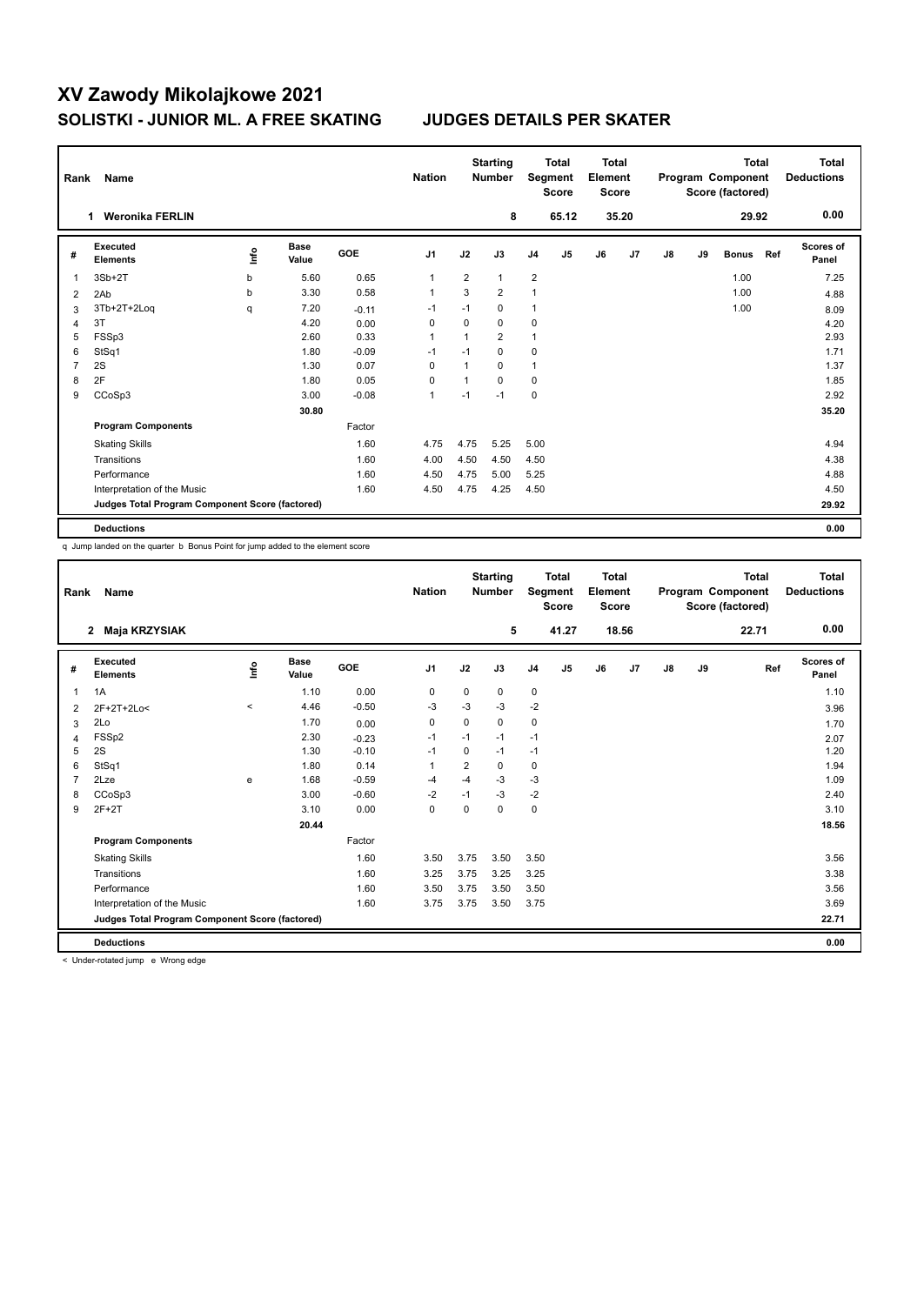|   | Rank<br>Name                                    |      |                      |            | <b>Nation</b>  |              | <b>Starting</b><br><b>Total</b><br>Segment<br><b>Number</b><br><b>Score</b> |                | Total<br>Element<br><b>Score</b> |    | <b>Total</b><br>Program Component<br>Score (factored) |    |    | Total<br><b>Deductions</b> |                    |
|---|-------------------------------------------------|------|----------------------|------------|----------------|--------------|-----------------------------------------------------------------------------|----------------|----------------------------------|----|-------------------------------------------------------|----|----|----------------------------|--------------------|
|   | <b>Julia MROZEK</b><br>3                        |      |                      |            |                |              | 6                                                                           |                | 38.96                            |    | 19.55                                                 |    |    | 20.41                      | $-1.00$            |
| # | Executed<br><b>Elements</b>                     | lnfo | <b>Base</b><br>Value | <b>GOE</b> | J <sub>1</sub> | J2           | J3                                                                          | J <sub>4</sub> | J <sub>5</sub>                   | J6 | J7                                                    | J8 | J9 | Ref                        | Scores of<br>Panel |
| 1 | 2Lz                                             |      | 2.10                 | $-1.05$    | $-5$           | $-5$         | $-5$                                                                        | $-5$           |                                  |    |                                                       |    |    |                            | 1.05               |
| 2 | 1A+2T+2Lo                                       |      | 4.10                 | $-0.85$    | $-5$           | $-5$         | $-5$                                                                        | $-5$           |                                  |    |                                                       |    |    |                            | 3.25               |
| 3 | 2F!+2T                                          |      | 3.10                 | $-0.23$    | $-1$           | $-1$         | $-2$                                                                        | $-1$           |                                  |    |                                                       |    |    |                            | 2.87               |
| 4 | StSq1                                           |      | 1.80                 | $-0.05$    | $\Omega$       | $\Omega$     | $-1$                                                                        | $\mathbf 0$    |                                  |    |                                                       |    |    |                            | 1.75               |
| 5 | 2Lo                                             |      | 1.70                 | 0.04       | 0              | 1            | 0                                                                           | 0              |                                  |    |                                                       |    |    |                            | 1.74               |
| 6 | CCoSp3                                          |      | 3.00                 | 0.23       | $\overline{1}$ | 1            | $\mathbf{1}$                                                                | $\mathbf 0$    |                                  |    |                                                       |    |    |                            | 3.23               |
| 7 | 2Lz                                             |      | 2.10                 | 0.05       | 0              | $\mathbf{1}$ | 0                                                                           | $\mathbf 0$    |                                  |    |                                                       |    |    |                            | 2.15               |
| 8 | 2Fe                                             | e    | 1.44                 | $-0.40$    | $-3$           | $-3$         | $-2$                                                                        | $-3$           |                                  |    |                                                       |    |    |                            | 1.04               |
| 9 | FSSp3                                           |      | 2.60                 | $-0.13$    | 0              | 0            | $-1$                                                                        | $-1$           |                                  |    |                                                       |    |    |                            | 2.47               |
|   |                                                 |      | 21.94                |            |                |              |                                                                             |                |                                  |    |                                                       |    |    |                            | 19.55              |
|   | <b>Program Components</b>                       |      |                      | Factor     |                |              |                                                                             |                |                                  |    |                                                       |    |    |                            |                    |
|   | <b>Skating Skills</b>                           |      |                      | 1.60       | 3.50           | 3.50         | 3.00                                                                        | 3.75           |                                  |    |                                                       |    |    |                            | 3.44               |
|   | Transitions                                     |      |                      | 1.60       | 3.00           | 3.25         | 2.50                                                                        | 3.25           |                                  |    |                                                       |    |    |                            | 3.00               |
|   | Performance                                     |      |                      | 1.60       | 3.25           | 3.25         | 2.75                                                                        | 3.25           |                                  |    |                                                       |    |    |                            | 3.13               |
|   | Interpretation of the Music                     |      |                      | 1.60       | 3.25           | 3.50         | 2.50                                                                        | 3.50           |                                  |    |                                                       |    |    |                            | 3.19               |
|   | Judges Total Program Component Score (factored) |      |                      |            |                |              |                                                                             |                |                                  |    |                                                       |    |    |                            | 20.41              |
|   | <b>Deductions</b>                               |      | Falls:               | $-1.00$    |                |              |                                                                             |                |                                  |    |                                                       |    |    |                            | $-1.00$            |

e Wrong edge ! Not clear edge

| Rank | Name                                            |          |                      |         | <b>Nation</b>  |                         | <b>Starting</b><br><b>Number</b> |                | <b>Total</b><br>Segment<br><b>Score</b> | <b>Total</b><br>Element<br><b>Score</b> |       |    |    | <b>Total</b><br>Program Component<br>Score (factored) | <b>Total</b><br><b>Deductions</b> |
|------|-------------------------------------------------|----------|----------------------|---------|----------------|-------------------------|----------------------------------|----------------|-----------------------------------------|-----------------------------------------|-------|----|----|-------------------------------------------------------|-----------------------------------|
|      | Kamila ZIOBROWSKA<br>4                          |          |                      |         |                |                         | 7                                |                | 38.46                                   |                                         | 16.35 |    |    | 23.11                                                 | $-1.00$                           |
| #    | Executed<br><b>Elements</b>                     | ١f       | <b>Base</b><br>Value | GOE     | J <sub>1</sub> | J2                      | J3                               | J <sub>4</sub> | J <sub>5</sub>                          | J6                                      | J7    | J8 | J9 | Ref                                                   | <b>Scores of</b><br>Panel         |
| 1    | $1A+2Lo<$                                       | $\hat{}$ | 2.46                 | $-0.58$ | -5             | $-5$                    | $-4$                             | $-3$           |                                         |                                         |       |    |    |                                                       | 1.88                              |
| 2    | 2Lo+2T<+2Tq                                     | $\prec$  | 4.04                 | $-0.55$ | -4             | $-4$                    | $-3$                             | $-2$           |                                         |                                         |       |    |    |                                                       | 3.49                              |
| 3    | 2Lz<<                                           | <<       | 0.60                 | $-0.29$ | -5             | $-5$                    | -5                               | $-4$           |                                         |                                         |       |    |    |                                                       | 0.31                              |
| 4    | 2Lzq                                            | q        | 2.10                 | $-1.05$ | $-5$           | $-5$                    | $-5$                             | $-5$           |                                         |                                         |       |    |    |                                                       | 1.05                              |
| 5    | CCoSp2V                                         |          | 1.88                 | 0.19    | $\mathbf{1}$   | $\mathbf{1}$            | 1                                | $\mathbf{1}$   |                                         |                                         |       |    |    |                                                       | 2.07                              |
| 6    | 2F!                                             |          | 1.80                 | $-0.18$ | $-1$           | $-1$                    | $-1$                             | $-1$           |                                         |                                         |       |    |    |                                                       | 1.62                              |
| 7    | StSq1                                           |          | 1.80                 | 0.05    | 0              | 0                       | 1                                | $\mathbf 0$    |                                         |                                         |       |    |    |                                                       | 1.85                              |
| 8    | 2F!q                                            |          | 1.80                 | $-0.45$ | $-1$           | $-3$                    | $-3$                             | $-3$           |                                         |                                         |       |    |    |                                                       | 1.35                              |
| 9    | FSSp3                                           |          | 2.60                 | 0.13    | $\mathbf 0$    | $\overline{\mathbf{1}}$ | $\Omega$                         | $\mathbf{1}$   |                                         |                                         |       |    |    |                                                       | 2.73                              |
|      |                                                 |          | 19.08                |         |                |                         |                                  |                |                                         |                                         |       |    |    |                                                       | 16.35                             |
|      | <b>Program Components</b>                       |          |                      | Factor  |                |                         |                                  |                |                                         |                                         |       |    |    |                                                       |                                   |
|      | <b>Skating Skills</b>                           |          |                      | 1.60    | 3.75           | 3.75                    | 3.50                             | 3.75           |                                         |                                         |       |    |    |                                                       | 3.69                              |
|      | Transitions                                     |          |                      | 1.60    | 3.50           | 3.50                    | 4.00                             | 3.75           |                                         |                                         |       |    |    |                                                       | 3.69                              |
|      | Performance                                     |          |                      | 1.60    | 3.25           | 3.25                    | 3.50                             | 3.50           |                                         |                                         |       |    |    |                                                       | 3.38                              |
|      | Interpretation of the Music                     |          |                      | 1.60    | 3.50           | 3.50                    | 3.75                             | 4.00           |                                         |                                         |       |    |    |                                                       | 3.69                              |
|      | Judges Total Program Component Score (factored) |          |                      |         |                |                         |                                  |                |                                         |                                         |       |    |    |                                                       | 23.11                             |
|      | <b>Deductions</b>                               |          | Falls:               | $-1.00$ |                |                         |                                  |                |                                         |                                         |       |    |    |                                                       | $-1.00$                           |

< Under-rotated jump << Downgraded jump ! Not clear edge q Jump landed on the quarter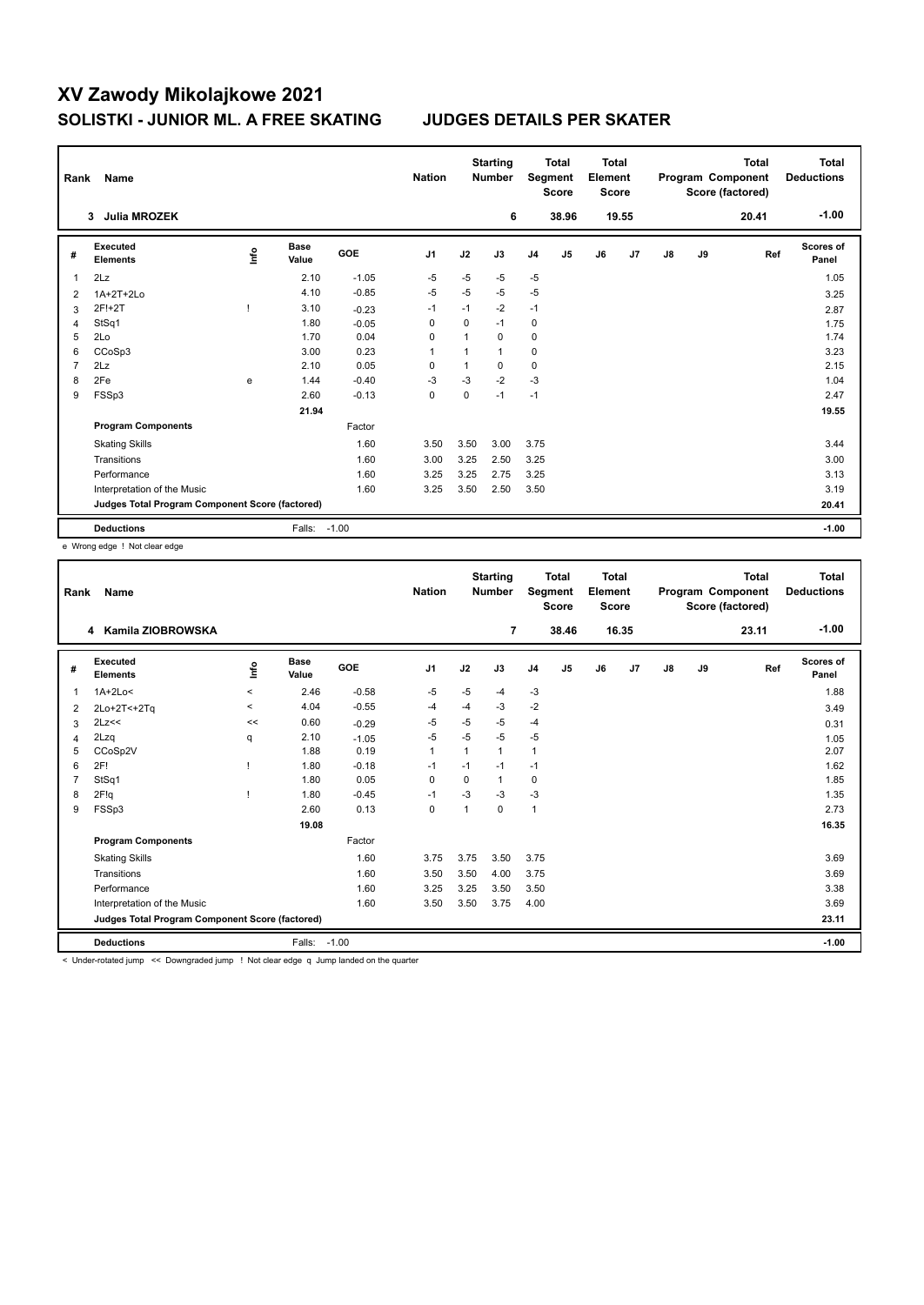| Rank           | Name                                            |      |                      |            | <b>Nation</b>  |             | <b>Starting</b><br><b>Total</b><br>Segment<br><b>Number</b><br><b>Score</b> |                | <b>Total</b><br>Element<br><b>Score</b> |    | <b>Total</b><br>Program Component<br>Score (factored) |    |    | Total<br><b>Deductions</b> |                    |
|----------------|-------------------------------------------------|------|----------------------|------------|----------------|-------------|-----------------------------------------------------------------------------|----------------|-----------------------------------------|----|-------------------------------------------------------|----|----|----------------------------|--------------------|
|                | Matylda GALKA<br>5.                             |      |                      |            |                |             | 4                                                                           |                | 34.46                                   |    | 16.96                                                 |    |    | 19.00                      | $-1.50$            |
| #              | <b>Executed</b><br><b>Elements</b>              | lnfo | <b>Base</b><br>Value | <b>GOE</b> | J <sub>1</sub> | J2          | J3                                                                          | J <sub>4</sub> | J <sub>5</sub>                          | J6 | J7                                                    | J8 | J9 | Ref                        | Scores of<br>Panel |
| 1              | 2S+1Eu+2S                                       |      | 3.10                 | 0.00       | $\mathbf 0$    | $\Omega$    | $\Omega$                                                                    | 0              |                                         |    |                                                       |    |    |                            | 3.10               |
| 2              | FSS <sub>p2</sub>                               |      | 2.30                 | $-0.23$    | $-1$           | $-1$        | $-1$                                                                        | $-1$           |                                         |    |                                                       |    |    |                            | 2.07               |
| 3              | 2Lo                                             |      | 1.70                 | 0.00       | 0              | 0           | 0                                                                           | 0              |                                         |    |                                                       |    |    |                            | 1.70               |
| $\overline{4}$ | 2F                                              |      | 1.80                 | $-0.05$    | $\Omega$       | $\mathbf 0$ | $-1$                                                                        | 0              |                                         |    |                                                       |    |    |                            | 1.75               |
| 5              | 1A+2Log                                         | q    | 2.80                 | $-0.38$    | $-2$           | $-2$        | $-3$                                                                        | $-2$           |                                         |    |                                                       |    |    |                            | 2.42               |
| 6              | StSqB                                           |      | 1.50                 | $-0.08$    | $-1$           | 0           | 0                                                                           | $-1$           |                                         |    |                                                       |    |    |                            | 1.42               |
| 7              | 2Fq                                             | q    | 1.80                 | $-0.90$    | $-5$           | $-5$        | -5                                                                          | $-5$           |                                         |    |                                                       |    |    |                            | 0.90               |
| 8              | CCoSp2                                          |      | 2.50                 | 0.00       | $\Omega$       | $\Omega$    | $\Omega$                                                                    | 0              |                                         |    |                                                       |    |    |                            | 2.50               |
| 9              | 1A                                              |      | 1.10                 | 0.00       | $\mathbf 0$    | $\Omega$    | $\Omega$                                                                    | $\mathbf 0$    |                                         |    |                                                       |    |    |                            | 1.10               |
|                |                                                 |      | 18.60                |            |                |             |                                                                             |                |                                         |    |                                                       |    |    |                            | 16.96              |
|                | <b>Program Components</b>                       |      |                      | Factor     |                |             |                                                                             |                |                                         |    |                                                       |    |    |                            |                    |
|                | <b>Skating Skills</b>                           |      |                      | 1.60       | 3.00           | 3.00        | 3.25                                                                        | 3.50           |                                         |    |                                                       |    |    |                            | 3.19               |
|                | Transitions                                     |      |                      | 1.60       | 2.50           | 2.50        | 3.00                                                                        | 3.00           |                                         |    |                                                       |    |    |                            | 2.75               |
|                | Performance                                     |      |                      | 1.60       | 2.50           | 2.75        | 3.25                                                                        | 3.25           |                                         |    |                                                       |    |    |                            | 2.94               |
|                | Interpretation of the Music                     |      |                      | 1.60       | 2.75           | 3.00        | 3.25                                                                        | 3.00           |                                         |    |                                                       |    |    |                            | 3.00               |
|                | Judges Total Program Component Score (factored) |      |                      |            |                |             |                                                                             |                |                                         |    |                                                       |    |    |                            | 19.00              |
|                | <b>Deductions</b>                               |      | Time violation:      | $-1.00$    |                |             |                                                                             | Falls:         | $-0.50$                                 |    |                                                       |    |    |                            | $-1.50$            |

q Jump landed on the quarter

| Rank | Name                                            |         |                      |         | <b>Nation</b>  |          | <b>Starting</b><br><b>Number</b> |                          | <b>Total</b><br>Segment<br><b>Score</b> | <b>Total</b><br>Element<br><b>Score</b> |       |               |    | <b>Total</b><br>Program Component<br>Score (factored) | <b>Total</b><br><b>Deductions</b> |
|------|-------------------------------------------------|---------|----------------------|---------|----------------|----------|----------------------------------|--------------------------|-----------------------------------------|-----------------------------------------|-------|---------------|----|-------------------------------------------------------|-----------------------------------|
|      | Patrycja NOWINSKA<br>6                          |         |                      |         |                |          | $\mathbf{2}$                     |                          | 29.65                                   |                                         | 12.22 |               |    | 17.43                                                 | 0.00                              |
| #    | <b>Executed</b><br><b>Elements</b>              | Linfo   | <b>Base</b><br>Value | GOE     | J <sub>1</sub> | J2       | J3                               | J <sub>4</sub>           | J5                                      | J6                                      | J7    | $\mathsf{J}8$ | J9 | Ref                                                   | <b>Scores of</b><br>Panel         |
| 1    | FCSp1                                           |         | 1.90                 | 0.00    | $-1$           | 0        | 1                                | $\pmb{0}$                |                                         |                                         |       |               |    |                                                       | 1.90                              |
| 2    | 1A                                              |         | 1.10                 | 0.00    | 0              | $\Omega$ | 0                                | 0                        |                                         |                                         |       |               |    |                                                       | 1.10                              |
| 3    | 2F                                              |         | 1.80                 | $-0.23$ | $-1$           | $-1$     | $-2$                             | $-1$                     |                                         |                                         |       |               |    |                                                       | 1.57                              |
| 4    | 2Fq                                             | q       | 1.80                 | $-0.54$ | -3             | $-3$     | $-3$                             | $-3$                     |                                         |                                         |       |               |    |                                                       | 1.26                              |
| 5    | 2Lo                                             |         | 1.70                 | $-0.17$ | $-1$           | $-1$     | $-1$                             | $-1$                     |                                         |                                         |       |               |    |                                                       | 1.53                              |
| 6    | $CoSp*$                                         | $\star$ | 0.00                 | 0.00    | $\blacksquare$ |          | ٠                                | $\overline{\phantom{a}}$ |                                         |                                         |       |               |    |                                                       | 0.00                              |
|      | $2Lo+1T$                                        |         | 2.10                 | $-0.13$ | $-1$           | $-1$     | $-1$                             | 0                        |                                         |                                         |       |               |    |                                                       | 1.97                              |
| 8    | StSqB                                           |         | 1.50                 | $-0.23$ | $-3$           | $-2$     | $-1$                             | $\pmb{0}$                |                                         |                                         |       |               |    |                                                       | 1.27                              |
| 9    | 2S+2T+SEQ+1Lo*                                  | $\star$ | 2.08                 | $-0.46$ | $-3$           | $-3$     | $-4$                             | $-4$                     |                                         |                                         |       |               |    |                                                       | 1.62                              |
|      |                                                 |         | 13.98                |         |                |          |                                  |                          |                                         |                                         |       |               |    |                                                       | 12.22                             |
|      | <b>Program Components</b>                       |         |                      | Factor  |                |          |                                  |                          |                                         |                                         |       |               |    |                                                       |                                   |
|      | <b>Skating Skills</b>                           |         |                      | 1.60    | 2.50           | 2.75     | 2.75                             | 3.00                     |                                         |                                         |       |               |    |                                                       | 2.75                              |
|      | Transitions                                     |         |                      | 1.60    | 2.25           | 2.50     | 3.00                             | 2.75                     |                                         |                                         |       |               |    |                                                       | 2.63                              |
|      | Performance                                     |         |                      | 1.60    | 2.25           | 2.50     | 2.75                             | 3.00                     |                                         |                                         |       |               |    |                                                       | 2.63                              |
|      | Interpretation of the Music                     |         |                      | 1.60    | 2.50           | 2.50     | 3.25                             | 3.25                     |                                         |                                         |       |               |    |                                                       | 2.88                              |
|      | Judges Total Program Component Score (factored) |         |                      |         |                |          |                                  |                          |                                         |                                         |       |               |    |                                                       | 17.43                             |
|      | <b>Deductions</b>                               |         |                      |         |                |          |                                  |                          |                                         |                                         |       |               |    |                                                       | 0.00                              |

\* Invalid element q Jump landed on the quarter